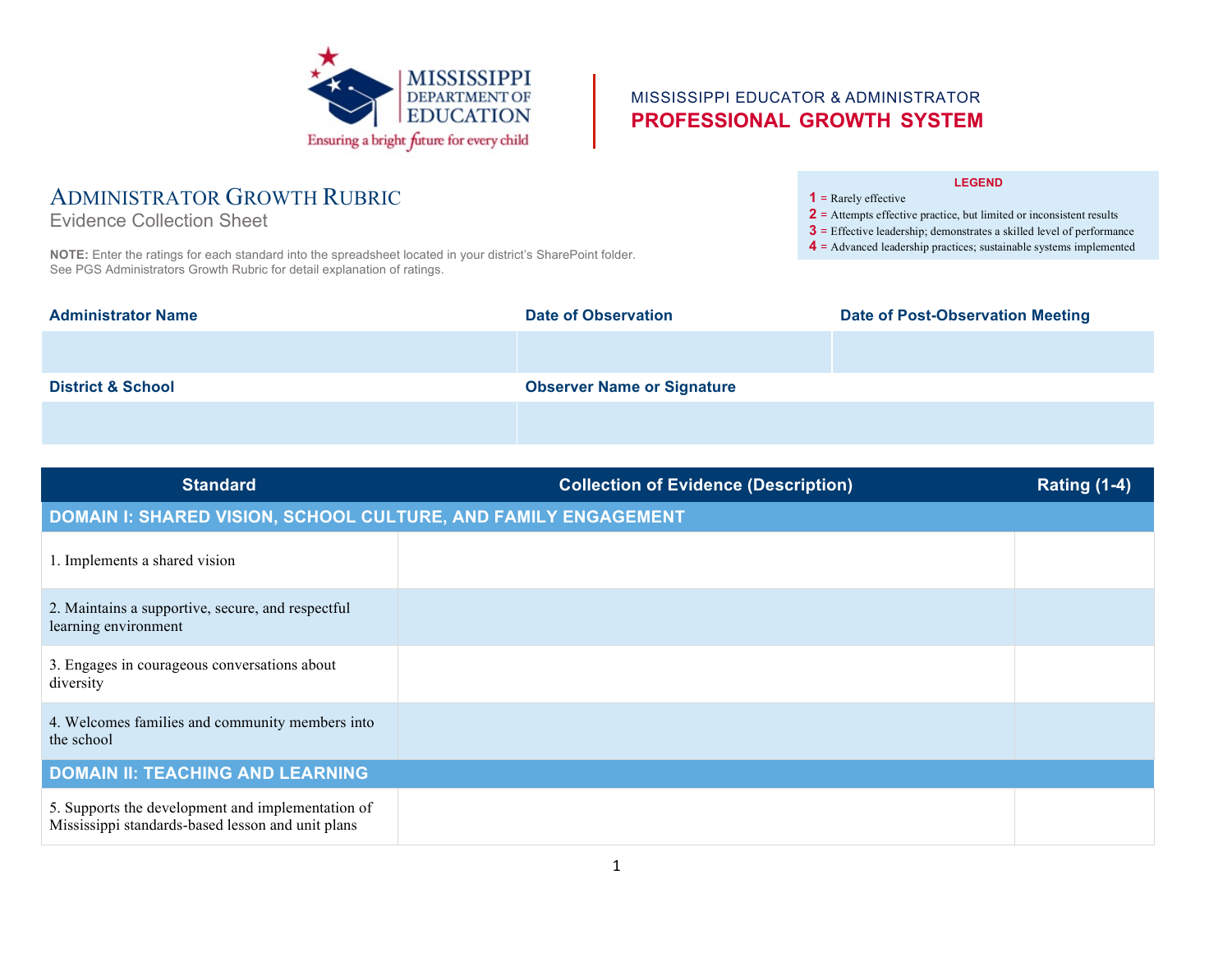

# MISSISSIPPI EDUCATOR & ADMINISTRATOR **PROFESSIONAL GROWTH SYSTEM**

| <b>Standard</b>                                                                    | <b>Collection of Evidence (Description)</b> | <b>Rating (1-4)</b> |  |  |
|------------------------------------------------------------------------------------|---------------------------------------------|---------------------|--|--|
| 6. Implements effective instructional strategies to<br>meet student learning needs |                                             |                     |  |  |
| 7. Tracks student-level data to drive continuous<br>improvement                    |                                             |                     |  |  |
| 8. Uses disaggregated data to inform academic<br>intervention                      |                                             |                     |  |  |
| <b>DOMAIN III: STAFF DEVELOPMENT</b>                                               |                                             |                     |  |  |
| 9. Provides actionable feedback                                                    |                                             |                     |  |  |
| 10. Coaches and implements learning structures                                     |                                             |                     |  |  |
| 11. Provides leadership opportunities                                              |                                             |                     |  |  |
| 12. Develops a highly effective leadership team                                    |                                             |                     |  |  |
| <b>DOMAIN IV: STRATEGIC PLANNING AND SYSTEMS</b>                                   |                                             |                     |  |  |
| 13. Develops and implements a strategic plan                                       |                                             |                     |  |  |
| 14. Monitors progress toward goals                                                 |                                             |                     |  |  |
| 15. Effectively manages professional time                                          |                                             |                     |  |  |